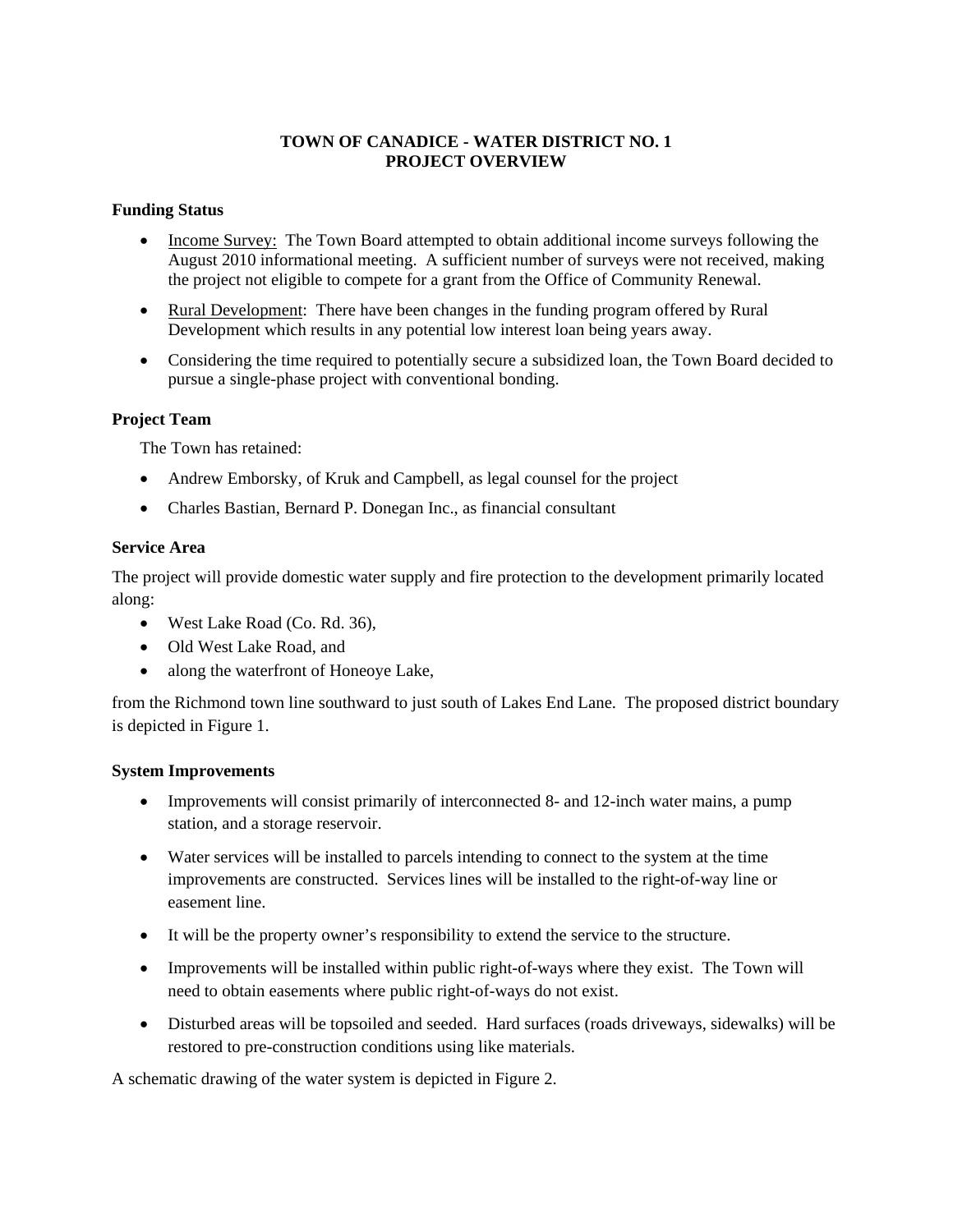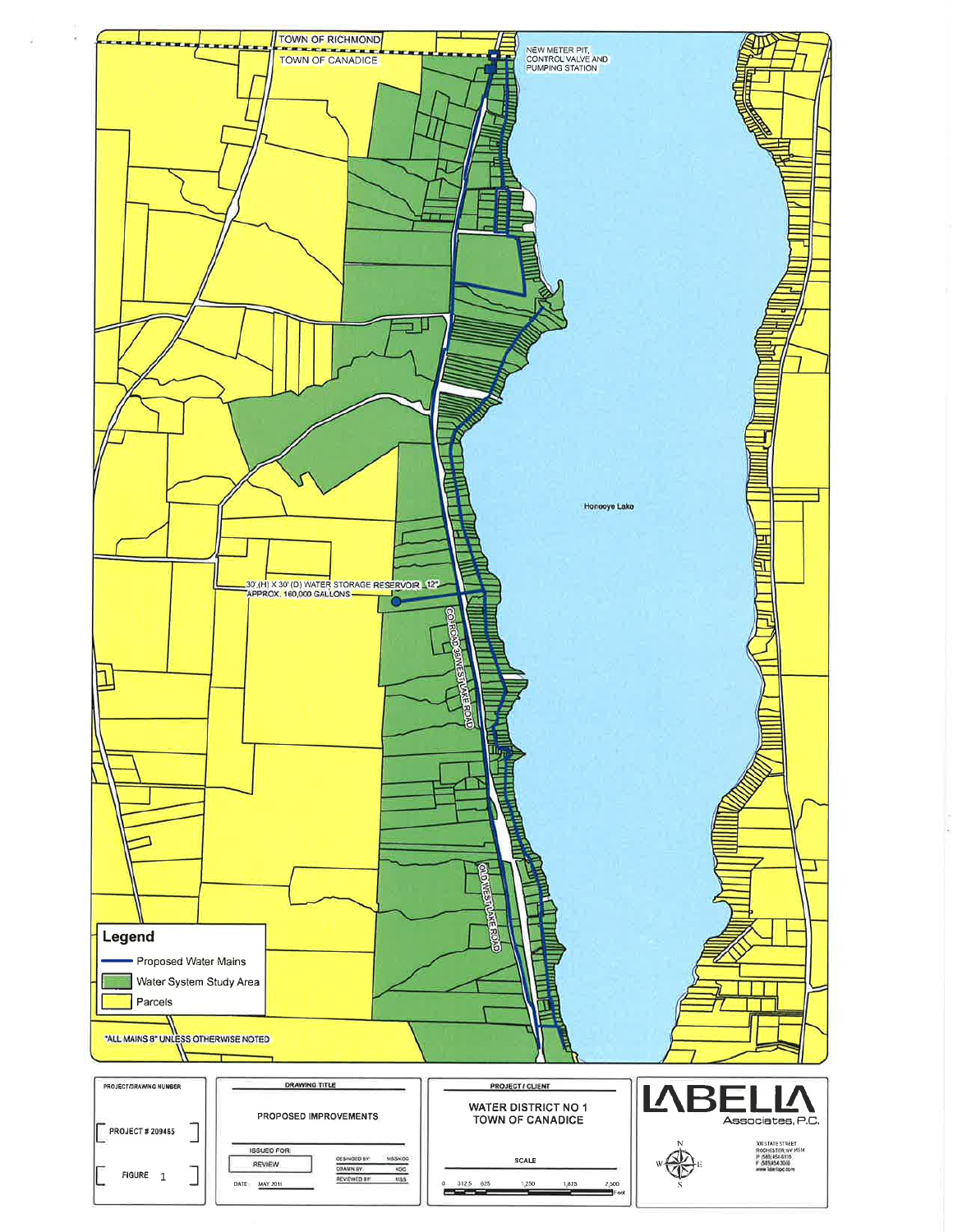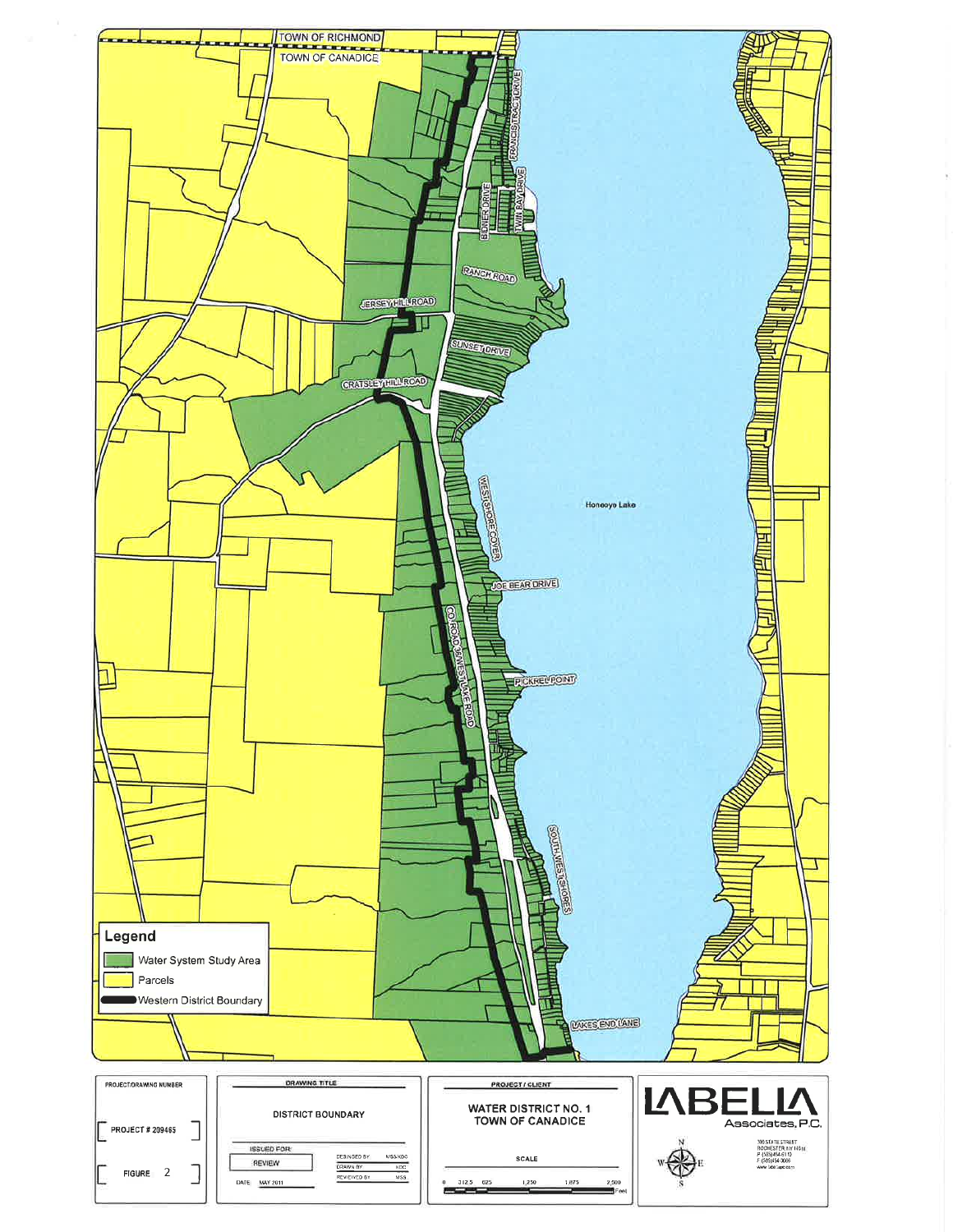## **Supply of Water**

- Water will be supplied by the Town of Richmond which receives its supply from the City of Rochester.
- The Town of Canadice has discussed water supply with both municipalities in anticipation of developing a formal inter-municipal agreement. Both parties indicated they have surplus water available and are willing to sell to the Town of Canadice.

### **System Ownership and Operation**

- The improvements will be owned by the Town of Canadice, who will be responsible for the operation and maintenance of the system.
- The Town of Canadice intends to contract with the Town of Richmond to operate and maintain the system.

# **Projected Schedule**

|           | Informational meeting                                         | May 7, 2011            |
|-----------|---------------------------------------------------------------|------------------------|
|           | Town initiates SEQR review                                    | May 9, 2011            |
|           | Town accepts Map, Plan and Report, set date of public hearing | May 9, 2011            |
|           | Public hearing conducted (7:30 PM)                            | June 13, 2011          |
| $\bullet$ | Town establishes District subject to referendum               | June 13, 2011          |
|           | Referendum (8 AM to 4 PM)                                     | <b>August 20, 2011</b> |
|           | Comptroller submission                                        | October 2011           |
|           | Comptroller approval                                          | October 2011           |
|           | Initiate environmental review for the construction            | October 2011           |
|           | Complete SEQR, Town Board passes bond resolution              | December 2011          |
|           | Estoppels period end                                          | January 2012           |
|           | Design completed and approvals received                       | Summer 2012            |
|           | Easements obtained                                            | Summer-Fall 2012       |
|           | Bid project                                                   | Winter 2012 - 2013     |
|           | Construction begins                                           | Spring 2013            |
|           | Construction complete                                         | Fall 2013              |

Note: Items in blue represent additions or changes from the information presented at the May  $7<sup>th</sup>$ Informational Meeting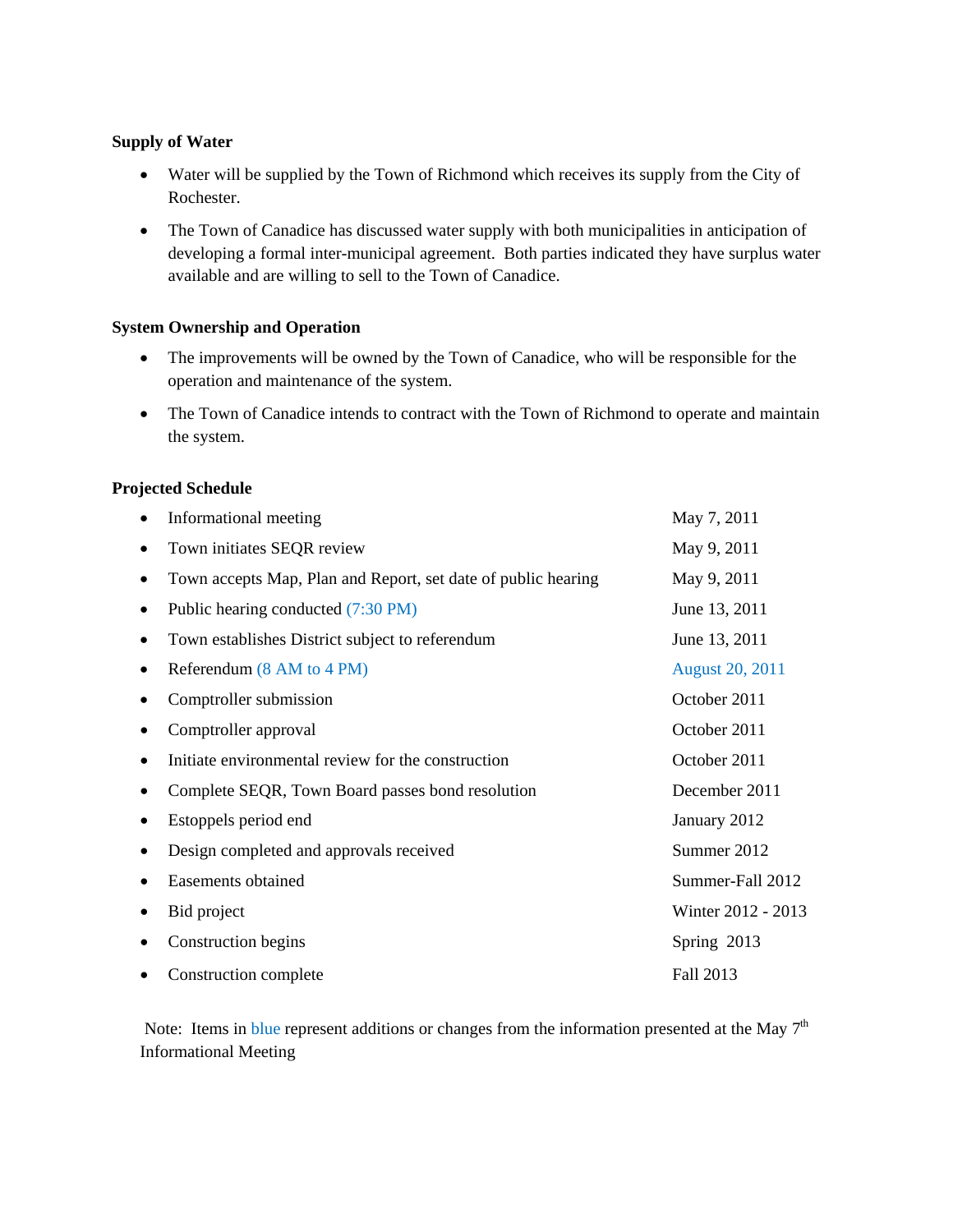# **Project Costs**

- Project costs are projected to be \$4.24 million based on a 2013 construction date.
- Project costs include construction cost; legal, administrative and engineering fees, land acquisition cost, interim interest and contingencies.

## **Financing**

- All property owners in the water district will contribute to the cost of debt reduction for the initial improvements.
- It is anticipated the project will be bonded over a 30-year period.
- The financial consultant has recommended a rate of 6.50% be used for budgeting in consideration that the project will not be bonded until 2013. This is 1% higher than the current rate for "Arated" communities.
- To retire the debt, the Town will assess, levy, and collect funds from property owners within the water district on a benefit formula basis.
- The first dwelling unit on a parcel will be assessed 1 benefit unit. Any additional dwelling units on a parcel will be assessed 0.5 benefit units. Vacant parcels with sufficient building area will be assessed 0.25 benefit units.
- There are an estimated 402.5 benefit units within the proposed district.
- A typical single-family residential parcel will be assessed about \$826 annually.

# **Commodity Charges**

Property owners who elect to connect to the system will be responsible for operation and maintenance costs. These charges are estimated to be \$283 per year based on:

- A quarterly charge of \$20 plus \$3.63 per 1,000 gallons of metered water and
- A typical single-family with year-round residency using 56,000 gallons per year.

Actual charges will vary based on number of persons in the household and their water usage habits.

### **Annual Cost of Typical Household**

The annual cost to a typical household with year-round residency is the sum of the assessment for debt reduction plus the commodity charge and is projected to be \$1,109.